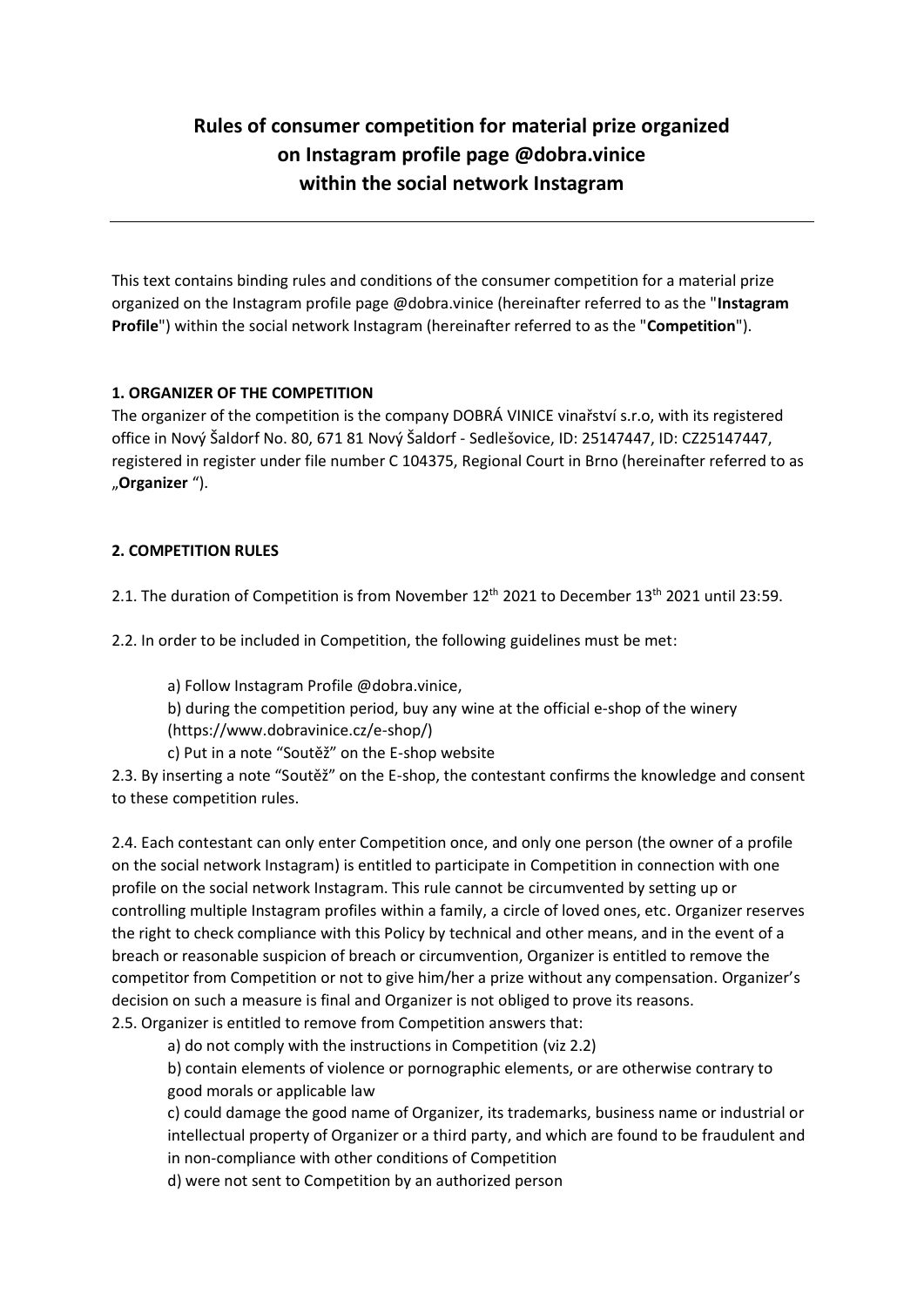2.6. Organizer decides at his sole discretion whether the contestant meets the conditions of Competition.

2.7. By participating in Competition, the competitor grants Organizer consent to the modifications and use of the competition entry or its parts in the sense of § 12 et seq. Act no. 121/2000 Coll., Copyright Act, as amended, for marketing purposes and promotion of the DOBRÁ brand. There is no reward to the contestant for the possible further use of the contribution.

# **3. PARTICIPATION IN THE COMPETITION**

3.1. Any person over 18 years of age with permanent residency in the Czech Republic can participate in Competition.

3.2. Persons in an employment or similar relationship with the Organizer or persons close to them within the meaning of § 22 of Act no. 89/2012 Coll., Civil Code cannot enter Competition (hereinafter referred to as the "**Civil Code**").

3.3. A condition for participating in Competition is to have a personal Instagram Profile (based on one physical person), compliance with all Instagram usage rules, and this Instagram account must be publicly available.

3.4. When changing the competition profile (on the social network Instagram), you must contact Organizer via a private message on the social network Instagram before the end of this Competition. In other cases, the last valid profile for the given username will be the one that received the last prize. Claiming a prize from a profile other than this profile will not be taken into account.

## **4. EVALUATION AND PRIZE**

4.1. The winner of this contest wins the following:

- 1 x Sauvignon blanc 1998
- 1x Sauvignon blanc 2000
- 1x Sauvignon blanc 2016

(hereinafter referred to as "**Prize**").

4.2. Organizer shall designate the winner within 5 working days from the date of termination of Competition. The winner will be selected by random selection (draw) from all valid answers in competition posts.

4.3. The winner will be contacted via a private message no later than 10 working days from the date of termination of Competition. The winner of Prize will be asked to send a valid shipping address. Prize will be sent to the winner (see 4.1) through the postal service provider or otherwise, no later than 60 days from receipt of the shipping address, however if the winner does not send information with his/her shipping address according to Art. 4 paragraph 4, Prize is forfeited in favour of Organizer. This also applies if the sent Prize is returned as undelivered.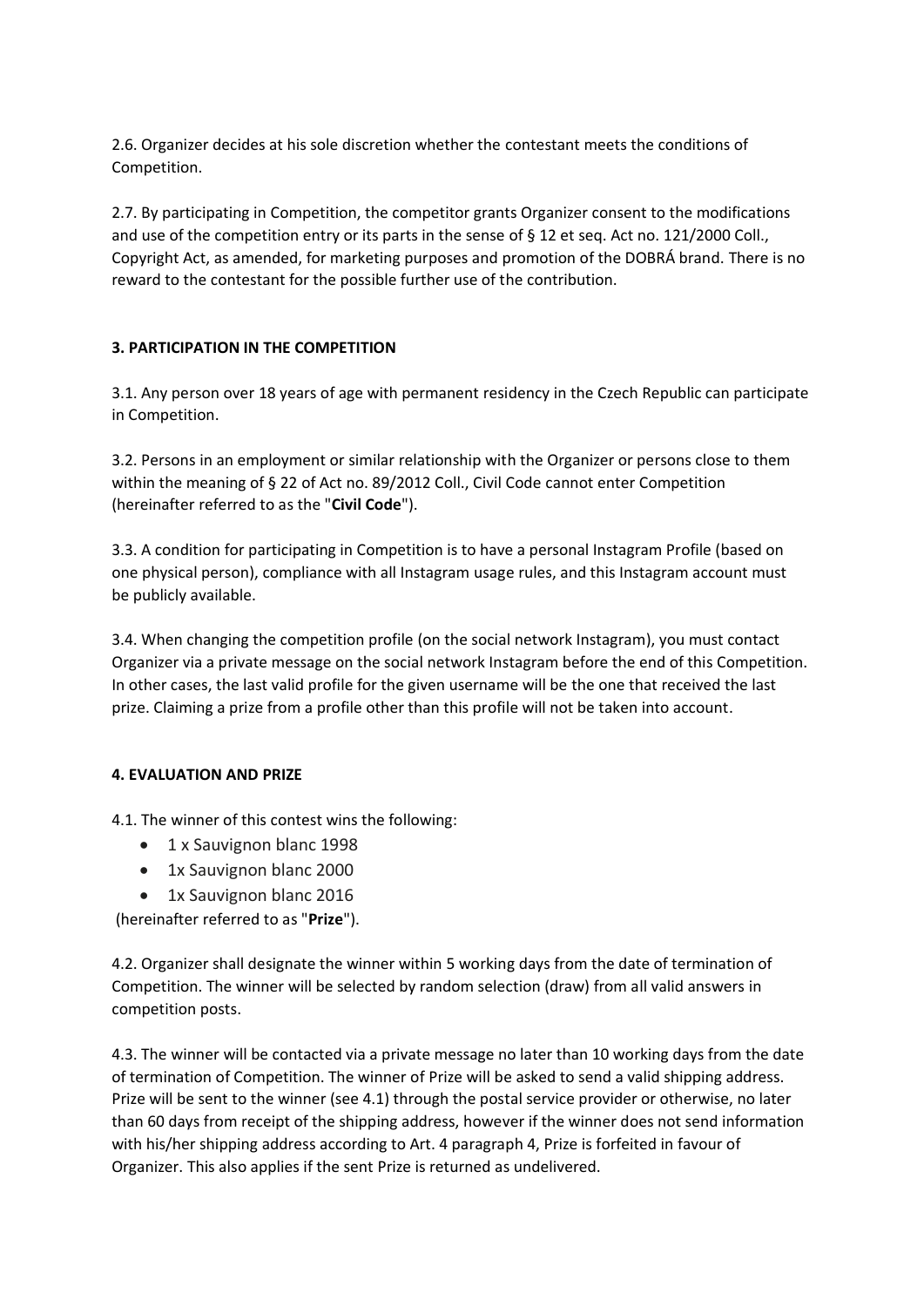4.4. If the winner does not reply to a private message from Organizer within 7 days or does not provide the necessary information to receive Prize within 7 days (see the rules above), the winner loses the right to the Prize, if both parties do not agree otherwise.

4.5. If the winner cancels their Instagram profile by the time they are contacted by Organizer, winner loses the right to Prize, if both parties do not agree otherwise.

4.6. In the event that the winner loses their claim to Prize due to a breach of these rules or failure to comply with the claims, a replacement winner is not drawn.

4.7. The winner of Prize can only be a competitor whose delivery address is in the territory of the Czech Republic.

## **5. RIGHTS AND OBLIGATIONS OF THE ORGANIZER OF THE COMPETITION**

5.1. In the event of any breach of these rules, fraudulently obtaining Prize, Instagram social network rules or acting contrary to good morals, Organizer reserves the right to suspend, terminate, change these terms of Competition or not to hand over any Prizes at any time.

#### **6. PROCESSING OF PERSONAL DATA**

6.1. By registering for Competition, the contestants confirm that they have become acquainted with information about the processing of their personal data by Organizer in connection with this Competition. Organizer, as the controller, will process the contestant's identification personal data (listed on the contestant's Instagram Profile) together with the contestant's competitive post for the duration of Competition for the purpose of evaluating Competition, and in the case of the winner of Competition, Organizer will additionally process the winner's contact details for the purpose of sending the Prize in Competition for a maximum period of 12 months after the end of Competition. The legal title of the processing of these personal data is the performance of the Agreement (i.e. allowing participation in Competition).

#### **7. CONCLUSION**

7.1. By participating in Competition, the competitor agrees with these competition rules and undertakes to comply with them and not to violate the legal order of the Czech Republic or the legitimate interests of Organizer. These rules are a proposal to conclude an Agreement between Organizer and the competitor. By registering for Competition, the competitor unreservedly accepts this proposal for the conclusion of the agreement and thus a contractual relationship is created, the content of which is formed by these rules. Acceptance with a reservation, and even one that does not substantially change the conditions of the proposal, is not permitted, the provisions of § 1740 para. 3 of Act no. 89/2012 Coll., Civil Code, shall not apply.